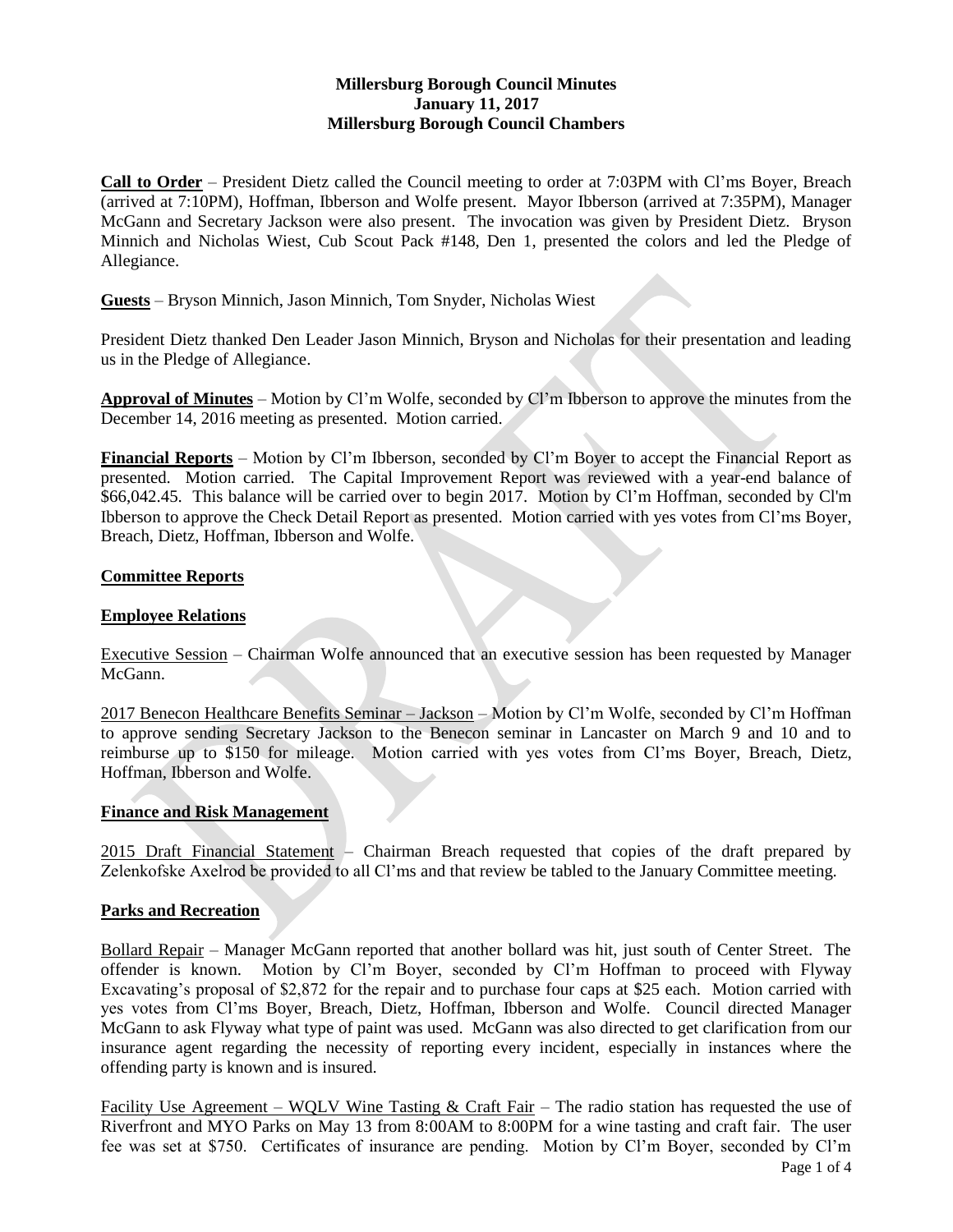Breach to approve the agreement contingent upon receiving the appropriate certificates of insurance. Motion carried.

Millersburg Reamer Lot – Chairman Boyer reported that he would like to pursue appropriate signage for the vacant lot to promote the availability of truck and boat trailer parking.

# **Property**

Borough Resolution No. 17-01– Sale of 1996 Ford Dump Truck – Motion by Cl'm Hoffman, seconded by Cl'm Wolfe to pass Borough Resolution No. 17-01 to provide for the sale of the Borough's 1996 Ford F-350. Motion carried.

Bid Opening – 1996 Ford Dump Truck – Ten bids were opened and recorded as follows:

- Branson Smith, Millersburg \$3,600.50
- Mark Ferster & Sons Excavating, Dornsife \$4,610.00
- Collins Paving & Landscaping, Millersburg \$3,500.00
- Derps Service Center, Joliett \$4,300.00
- Paul Fisher, Lewisberry \$2,760.00
- Mike Turns, Halifax \$3,250.00
- Eric Pinkerton, Tower City \$3,601.00
- Buck Mulch & Landscape Supply, Drumore \$5,110.00
- Ron Hines, Shickshinny \$3,210.00
- Chautauqua Hydroseeding, Bemus Point, NY \$1,501.00

Motion by Cl'm Hoffman, seconded by Cl'm Boyer to sell the truck to Buck Mulch for \$5,110 or Mark Ferster & Sons for \$4,610 if Buck Mulch falls through. Motion carried. Motion by Cl'm Hoffman, seconded by Cl'm Ibberson to put the total received for the sale of the 1996 Ford F-350 towards the purchase of the new truck. Motion carried with yes votes from Cl'ms Boyer, Breach, Dietz, Hoffman, Ibberson and Wolfe.

2017 Truck Financing – Manager McGann presented the rates as follows:

- Mid Penn Bank: 2.64% (or 3.99% if we do not qualify as tax exempt)
- Riverview Bank: 2.68% (or 4% if we do not qualify as tax exempt)
- BBT Bank: 4.4% with a declaration fee of \$295

Motion by Cl'm Hoffman, seconded by Cl'm Ibberson to finance with Mid Penn Bank for 2.64% or 3.99%. Motion carried. Chairman Hoffman reported that the truck bed was built at Martin Steel and the truck is now at Maxwell for spreader and hydraulics work. Estimated delivery is three weeks.

Pine Street Garage – Cl'm Boyer would like to discuss this project and has offered to research size, type and associated costs. We should search out grant funding. Manager McGann is to pull prior quote for pole barn for discussion at Committee meetings.

**Public Safety –** Chairman Ibberson had nothing to report.

## **Streets**

LTAP Crosswalk Recommendation for School Campus – Discussion and review tabled for Committee meetings.

2017 Paving Project – Discussion tabled for Committee meetings.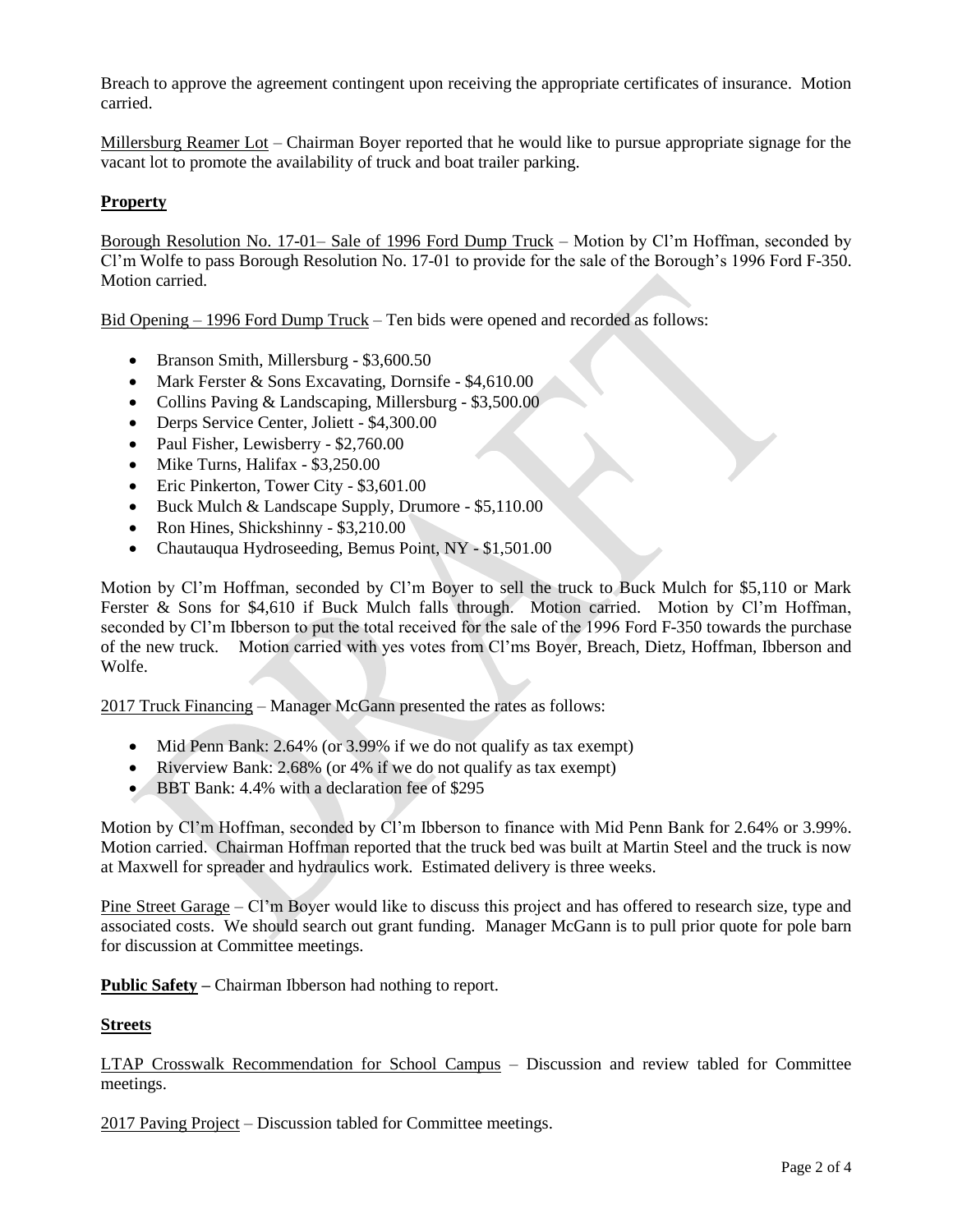## **Economic Development**

Report from Chairman **–** President Dietz reported that he received positive feedback on the Shop Small event. Businesses will be contacted regarding holding a summer event. The new tourism brochures will be distributed.

Parking Meter Bags – Council discussed plastic versus canvas bags. Council directed Manager McGann to ask Solicitor Kerwin if the Borough may do a Go Fund Me campaign. McGann was also directed to contact Virginia Lee while Mayor Ibberson will investigate where the canvas meter bags we currently use were purchased.

## **Mayor's Report**

Police Car Purchase – Mayor Ibberson reported that the purchase is pending. He has asked 911 Rapid Response for detailed upgrade costs. More information will be available for the Committee meetings.

**Manager's Report –** Written report provided to all Cl'ms.

Millersburg Area Authority Security Cameras – Nick McCarron, Authority Manager, reported to Manager McGann that they will be installing video surveillance cameras in their suite of offices. They have offered to include the Borough in the project. Council directed McGann to find out the costs involved.

Christmas Lighting – McGann reported that the Lions Club raised \$3,900 so far this season. The meter bags and lighting upgrades are possible Go Fund Me ideas. The proposed cost to replace the wiring is \$7,800.

## **Unfinished Business**

Authority Conference Room Heater Replacement and Mini-Split Unit – Council reviewed Lehman's quote for a Sanyo heat pump for the Authority conference room for \$2,282.92 and a Fujitsu mini-split for the Secretary's office for \$2,611.42. A 5% discount is available for doing both at the same time. Motion by Cl'm Hoffman, seconded by Cl'm Ibberson to approve both and to pay for the expense from the general fund reserve. Motion carried with yes votes from Cl'ms Boyer, Breach, Dietz, Hoffman, Ibberson and Wolfe.

Brinjac Engineering Invoice – State Street Storm Sewer Project – The latest invoice is for \$33,000.00, plus \$10,600 outstanding from June 2016. Motion by Cl'm Ibberson, seconded by Cl'm Hoffman to forward the invoice to Dauphin County for payment. Motion carried.

Houck Contracting Invoice – We received an invoice for \$19,368.25. Motion by Cl'm Ibberson, seconded by Cl'm Hoffman to pay the invoice. Motion carried with yes votes from Cl'ms Boyer, Breach, Dietz, Hoffman, Ibberson and Wolfe.

#### **New Business**

2017 PSAB Membership & Borough News Subscription – Motion by Cl'm Breach, seconded by Cl'm Ibberson to pay to PSAB the \$402 2017 membership dues and \$90 for 9 annual subscriptions of Borough News. Motion carried with yes votes from Cl'ms Boyer, Breach, Dietz, Hoffman, Ibberson and Wolfe.

Dauphin County Treasurer Return of Uncollected Real Estate Taxes – Motion by Cl'm Wolfe, seconded by Cl'm Ibberson to approve the exoneration for the Dauphin County Treasurer at \$24,714.66 for uncollected 2016 real estate taxes. Motion carried.

DCNR Lykens Valley Rail Trail Grant Account Closeout – The final payment to the Borough is \$7,672. All interest which accrued since the first draw needs to be repaid to the State. Motion by Cl'm Breach, seconded by Cl'm Ibberson to pay \$14.87 to the State. Motion carried with yes votes from Cl'ms Boyer, Breach, Dietz, Hoffman, Ibberson and Wolfe.